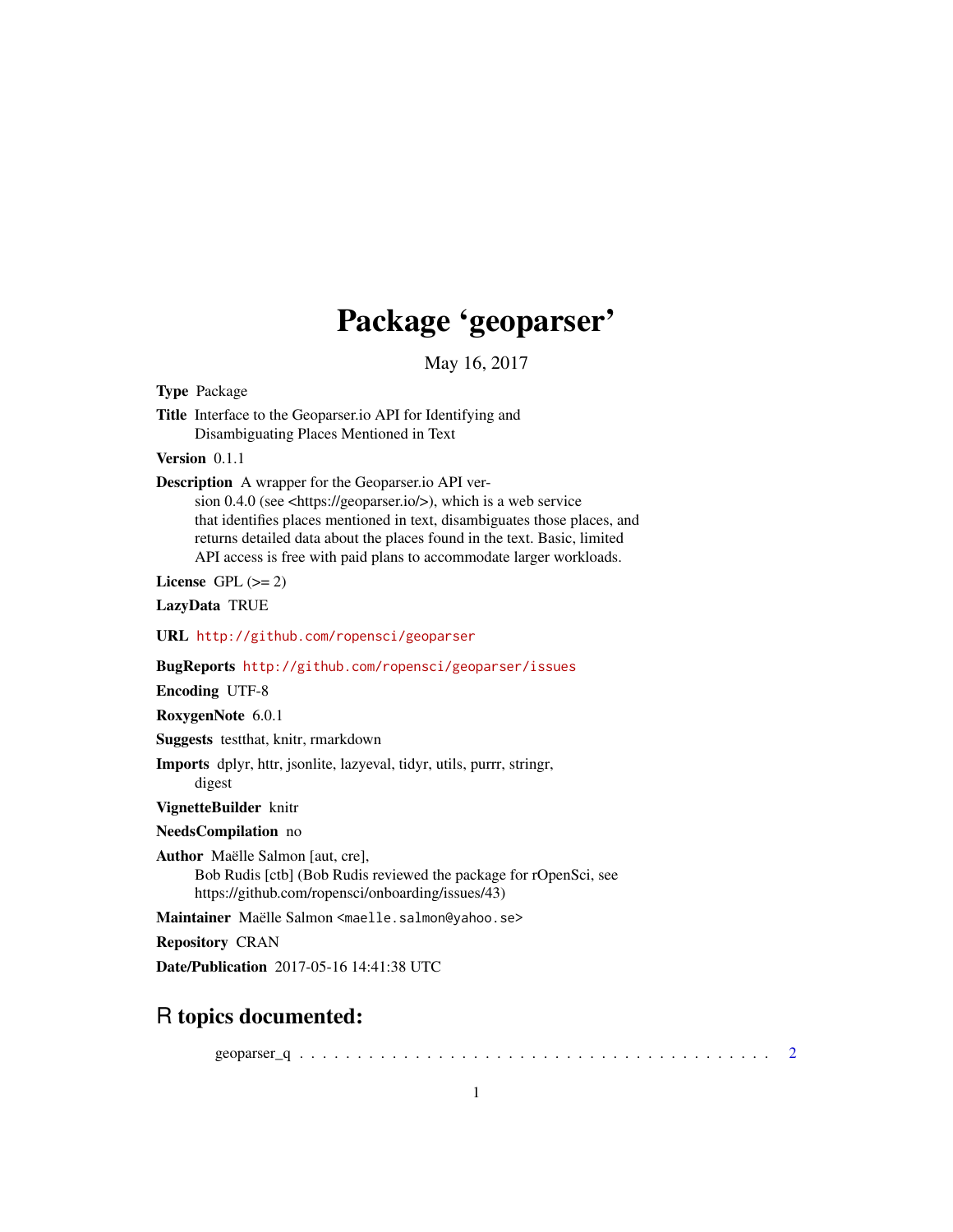#### <span id="page-1-0"></span>**Index** [4](#page-3-0)

#### **Description**

The function calls the geoparser.io API which identifies places mentioned in the input text (in English), disambiguates those places, and returns data about the places found in the text.

#### Usage

```
geoparser_q(text_input, key = geoparser_key())
```
#### **Arguments**

| text_input | A vector of strings, where each size must be smaller than 8 KB. See nchar (text_input, type = "bytes |
|------------|------------------------------------------------------------------------------------------------------|
| kev        | Your geoparser. io key.                                                                              |

#### Details

To get an API key, you need to register at <https://geoparser.io/pricing.html>. With an hobbyist account, you can make up to 1,000 calls a month to the API. For ease of use, save your API key as an environment variable as described at [https://stat545-ubc.github.io/bit003\\_](https://stat545-ubc.github.io/bit003_api-key-env-var.html) [api-key-env-var.html](https://stat545-ubc.github.io/bit003_api-key-env-var.html).

The package will conveniently look for your API key using Sys.getenv("GEOPARSER\_KEY") so if your API key is an environment variable called "GEOPARSER\_KEY" you don't need to input it manually.

Geoparser.io works best on complete sentences in English. If you have a very short text, such as a partial address like "Auckland New Zealand," you probably want to use a geocoder tool instead of a geoparser. In R, you can use the [opencage package](https://cran.r-project.org/package=opencage) for geocoding!

#### Value

A list of 2 data.frames (dplyr::tbl\_dfs). The first data.frame is called properties and contains:

- apiVersion the version of the API currently in use
- source the source of authority for the results
- id the unique id of the query
- text md5 MD5 hash of the text that was sent to the API.

The second data. frame contains the results and is called results. If there are no results it is totally empty, otherwise:

• country [ISO-3166 2-letter country code](https://en.wikipedia.org/wiki/ISO_3166-1_alpha-2) for the country in which this place is located or NULL for features outside any sovereign territory.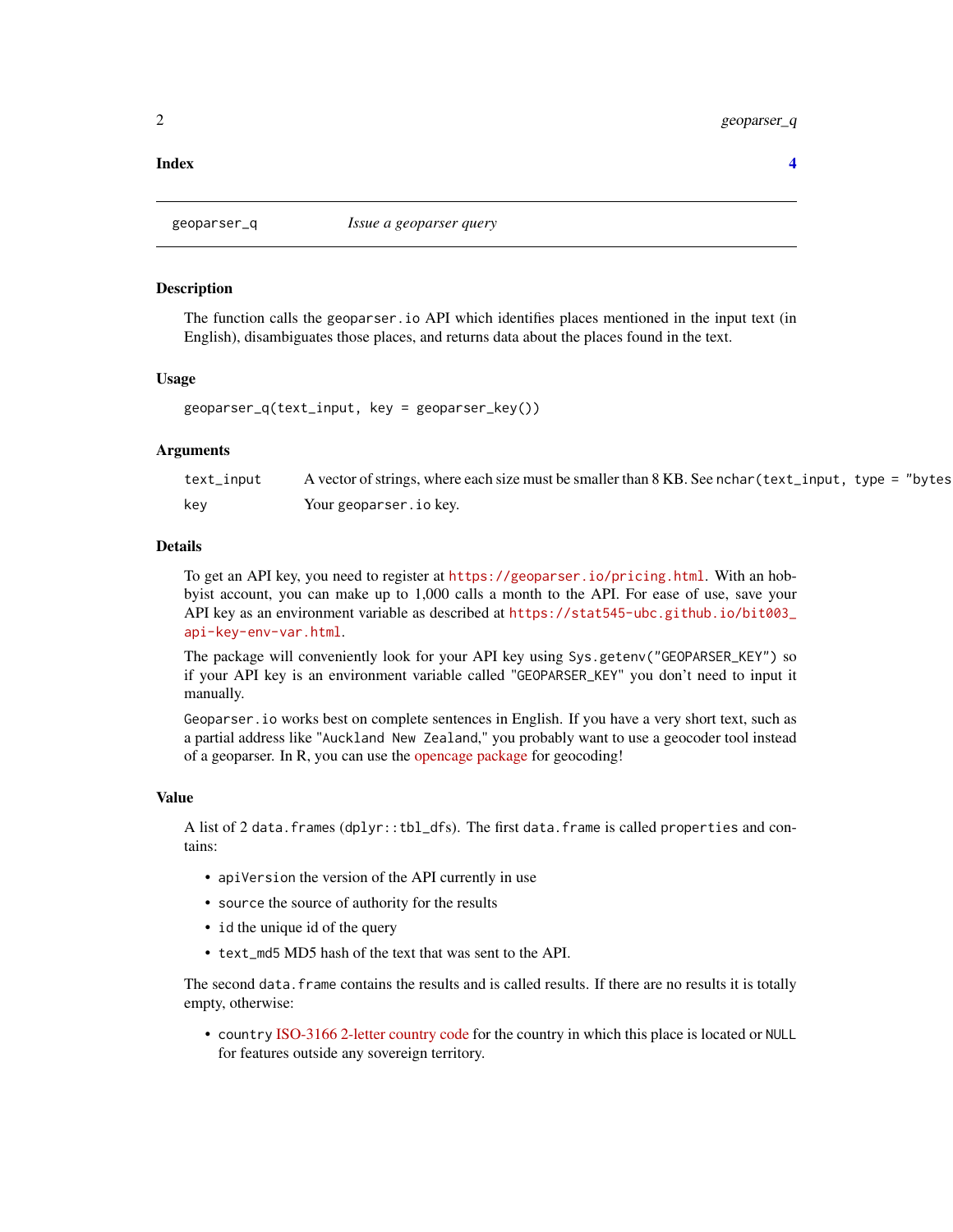- confidence A confidence score produced by the place name disambiguation algorithm. *Currently returns a placeholder value; subject to change*.
- name Best name for the specified location, with a preference for official/short name forms (e.g., "New York" over "NYC," and "California" over "State of California"), which may be different from exactly what appears in the text.
- admin1 A code representing the state/province-level administrative division containing this place. (From GeoNames.org: *"Most adm1 are FIPS codes. ISO codes are used for US, CH, BE and ME. UK and Greece are using an additional level between country and FIPS code. The code '*00*' stands for general features where no specific adm1 code is defined.*")
- type A text description of the geographic feature type *see* <http://www.geonames.org/> *for a complete list. Subject to change*.
- geometry.type Type of the geographical feature, e.g. "Point".
- longitude Longitude.
- latitude Latitude.
- reference1 Start (index of the first character in the place reference) *each reference to this place name found in the input text is on one distinct line*.
- reference2 End (index of the first character after the place reference) *each reference to this place name found in the input text is on one distinct line*.
- text\_md5 MD5 hash of the text that was sent to the API.

#### References

Geoparser.io [documentation](https://geoparser.io/docs.html)

#### **Examples**

```
## Not run:
geoparser_q(text_input = "I was born in Vannes but I live in Barcelona.")
geoparser_q(text_input = c("I was born in Vannes but I live in Barcelona.",
"France is the most beautiful place in the world."))
```
## End(Not run)